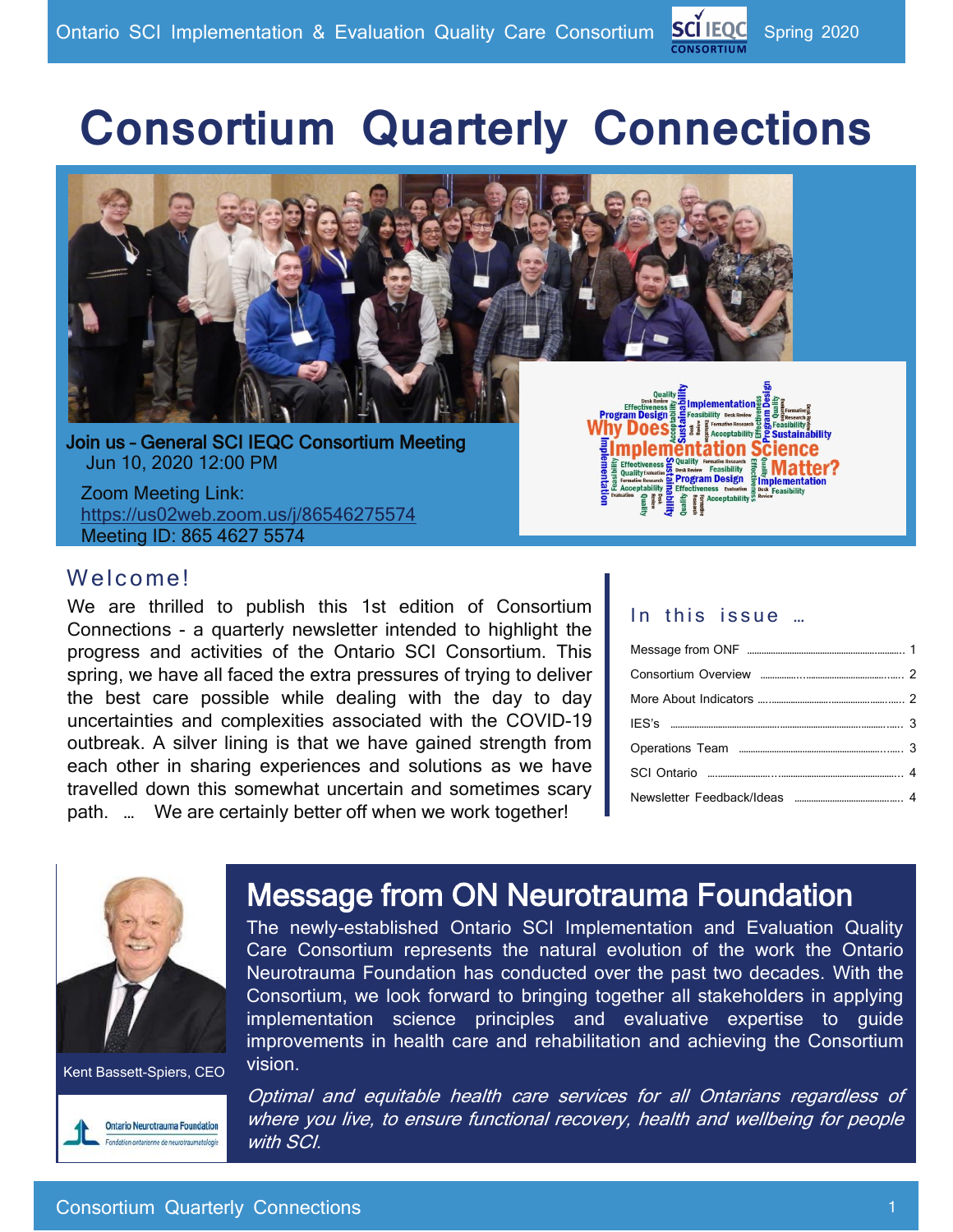### **Consortium Structure**



# Consortium Overview

The Consortium will achieve the vision above through implementing key indicators aligned with best practices across several key health domains. This will be accomplished through the application of implementation science principles and development of sustainable strategies for working together guided by benchmarking. (See more about indicators on pg 3)

Who's Involved: Tertiary rehabilitation care centres in Hamilton, Kingston, London, Ottawa and Toronto in partnership with SCI Ontario and the Ontario SCI Alliance. Centres in Windsor and Thunder Bay also keep connected to Consortium activities.

How it Works: Implementation & Evaluation Specialists from each site develop skills in implementation science and apply those skills in implementing indicators and related best practices to optimize care. The indicator information will eventually inform a provincial report card and benchmarks that will allow us to identify systemic barriers, advocate for change and work towards continuous improvement.

#### Domains We are Working On:

- Emotional Well-Being
	- Sexual Health
- **Tissue Integrity**
- Walking Mobility
- Wheeled Mobility
- Urinary Tract Infections

### Indicators and the Ontario Consortium

Indicators will be critical to the success of the Consortium. We will invest much effort on implementing an initial set of structure, process and outcome indicators in the health domains noted above. This will enable us to put in place a Provincial Report Card and work towards a systematic way to improve the care that we deliver.

Our initial set of indicators were developed by expert working groups within the SCI-HIGH project. For more about this work:

See the article … "Methods for development of structure, process and outcome indicators for prioritized spinal cord injury rehabilitation Domains: SCI-High Project"

https://doi.org/10.1080/10790268.2019.1647386



www.sci-high.ca

sci-high@uhn.ca

@SCIHighProject





## **Types of Indicators**



#### **Structure Indicator**

Measures of structures in a healthcare setting that are necessary to ensure quality of care



#### **Process Indicator**

Examines what is actually done in providing care judged critical to the desired outcomes



#### **Outcome Indicator**

Evaluates the effects of the healthcare provided to an Evaluates the effects of the<br>healthcare provided to an<br>individual or population on long<br>term health and function term health and function

#### Consortium Quarterly Connections 2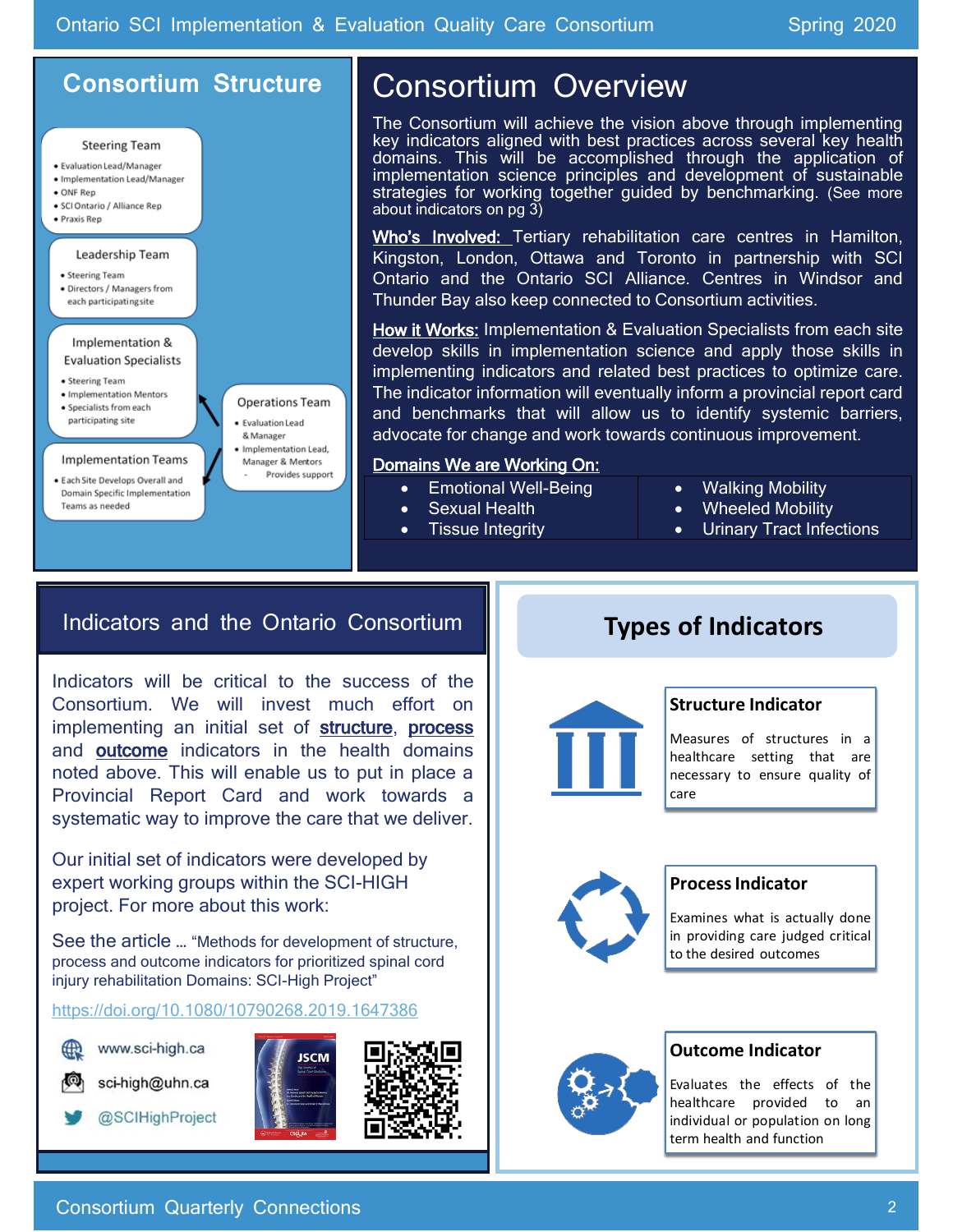# Implementation & Evaluation Specialists

Implementation & Evaluation Specialists (IES for short) are the backbone of the Consortium. IES's have been put in place at each site as the champions of implementation efforts. They have completed an implementation science training program and are working within sites in an effort to implement indicators and related best practices across Ontario. The IES's are your conduits to other people across Ontario working on the same goals. The IES's not only work with each other, but also link to health care innovators across the Consortium. By learning how other programs have developed solutions and sharing these with one another, we can accelerate implementation and ultimately improve care for the individuals with spinal cord injury!

IES's & Implementation Support Personnel at Training Session

Niagara Falls, October 2019



#### **IES's at Each Site Include:**

| <b>Hamilton</b><br>• Jennifer Duley                | Kingston<br>• Mary Jo Demers | Toronto<br>• Carrie Mizzoni<br>• Kristina Plourde<br>• Carol Scovil<br>• Nelly Ventre<br>• Chelsea Wong |
|----------------------------------------------------|------------------------------|---------------------------------------------------------------------------------------------------------|
| London<br>• Charlie Giurleo<br>• Stephanie Cornell | Ottawa<br>• Andrea Chase     |                                                                                                         |

#### **Consortium Operations Team**





Dr. Cathy Craven Farnoosh Farahani Evaluation Lead and Manager





Dr. Dalton Wolfe Ivie Evbuomwan Implementation Lead and Manager

# "Reflections From the Road"

The Consortium Operations Team recently completed a provincial tour to each of the participating rehab sites to meet with staff, learn about available resources, local exemplary program initiatives and celebrate this new partnership. We were struck by the wonderful people at each Centre doing amazing things - dedication, passion and innovation are common themes that everyone can be proud of – and in each case it was clear that the primary focus is simply about doing what is best for individuals living with SCI. The direct involvement of persons with lived experience in SCI is a vital element of our work.

Highlights included Kingston's new centre and the attention to detail in planning a welcoming environment for delivering the best rehabilitation and recreational facilities. In Ottawa, the high tech appeal of the Rehabilitation Virtual Reality Lab was complemented  $\leftarrow$  (cont on pg 4)